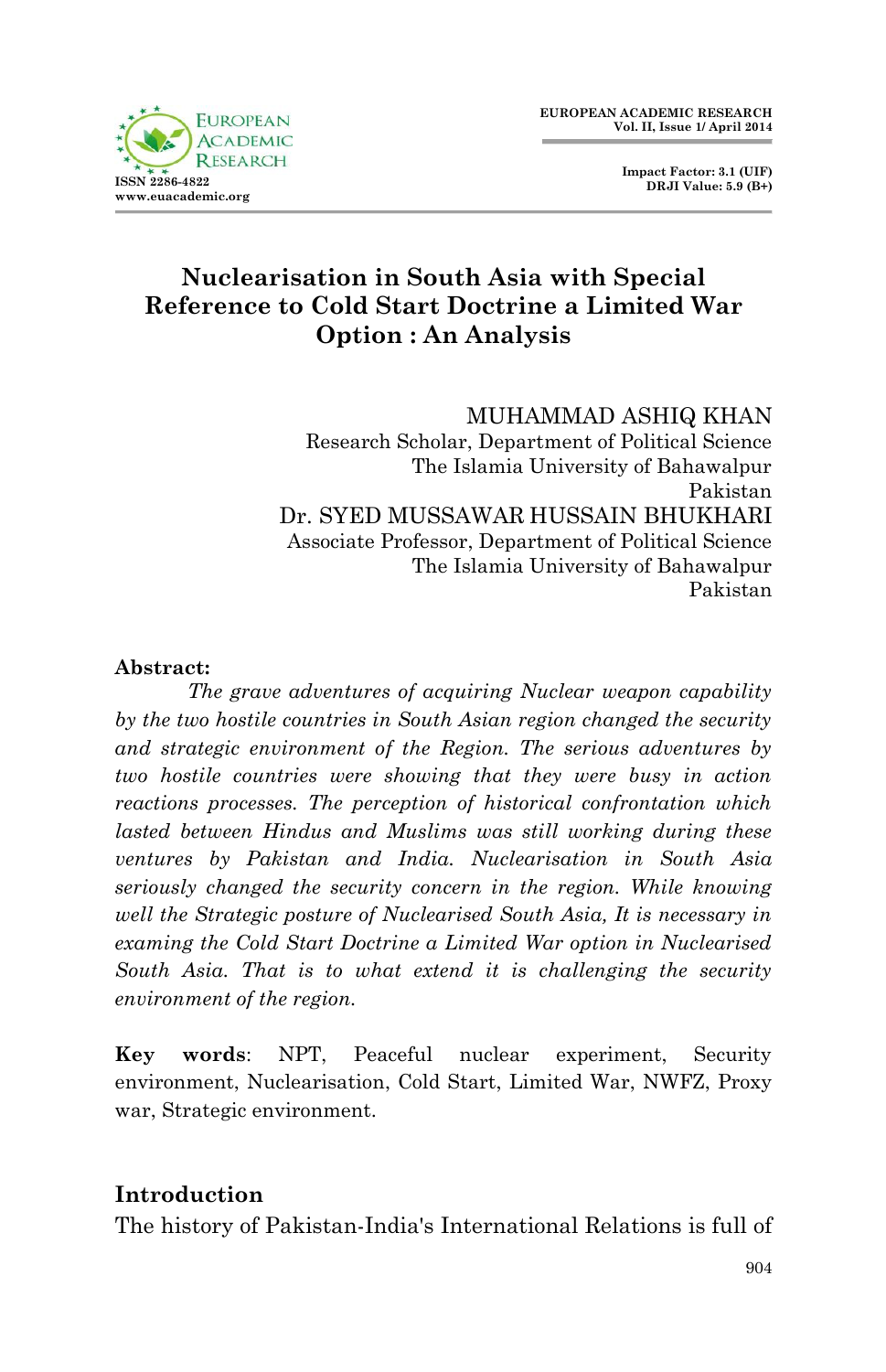wars and mistrust. Pakistan saw dismemberment in 1971 with a deadly war against India. This incident firstly seriously compelled Pakistan to start its nuclear program; subsequently the 1974 tests by India brought a new dimension in the Pakistan nuclear program in making it in fast mood (Marie & Shinichi 2003, 64).

Subsequently, Pakistan after a long struggle for achieving nuclear weapon capability did a nuclear experiment in May 1998. Pakistan's nuclear Weapon experiment was a reaction to Indian nuclear program and in countering Indian hostility. After the tests of India nuclear experiment in May 1998 the international community was convincing the Pakistani government not to go for nuclear experiment, while threats of sanctions were also made, but Pakistan was never convinced and went for nuclear tests in the same month (Marie & Shinichi 2003, 66).

While talking about Pakistan going to nuclear options a reaction to the India nuclear experiments and Indian threat, Stephen Cohen says that Pakistan, like Israel, had been founded by the people who realized their persecution living as minority even though they had their own states and both the states remained under the shadows of powerful enemies. "Both countries have got similar history as their neighbors remained hostile to them. Both states have followed parallel strategies because they tried to develop good relations with major powers of the world but ultimately realized that they could not get any assistance from major powers in the times of severe crisis and this situation led them to construct their own nuclear weapons capability." (Salik 2011, 16).

Generally speaking the serious adventures by the two hostile countries in South Asia in going to nuclear weapon capability seriously changed the security and strategic environment of the region. The serious adventures by two hostile countries were showing that they were busy in action reactions processes. The perception of historical confrontation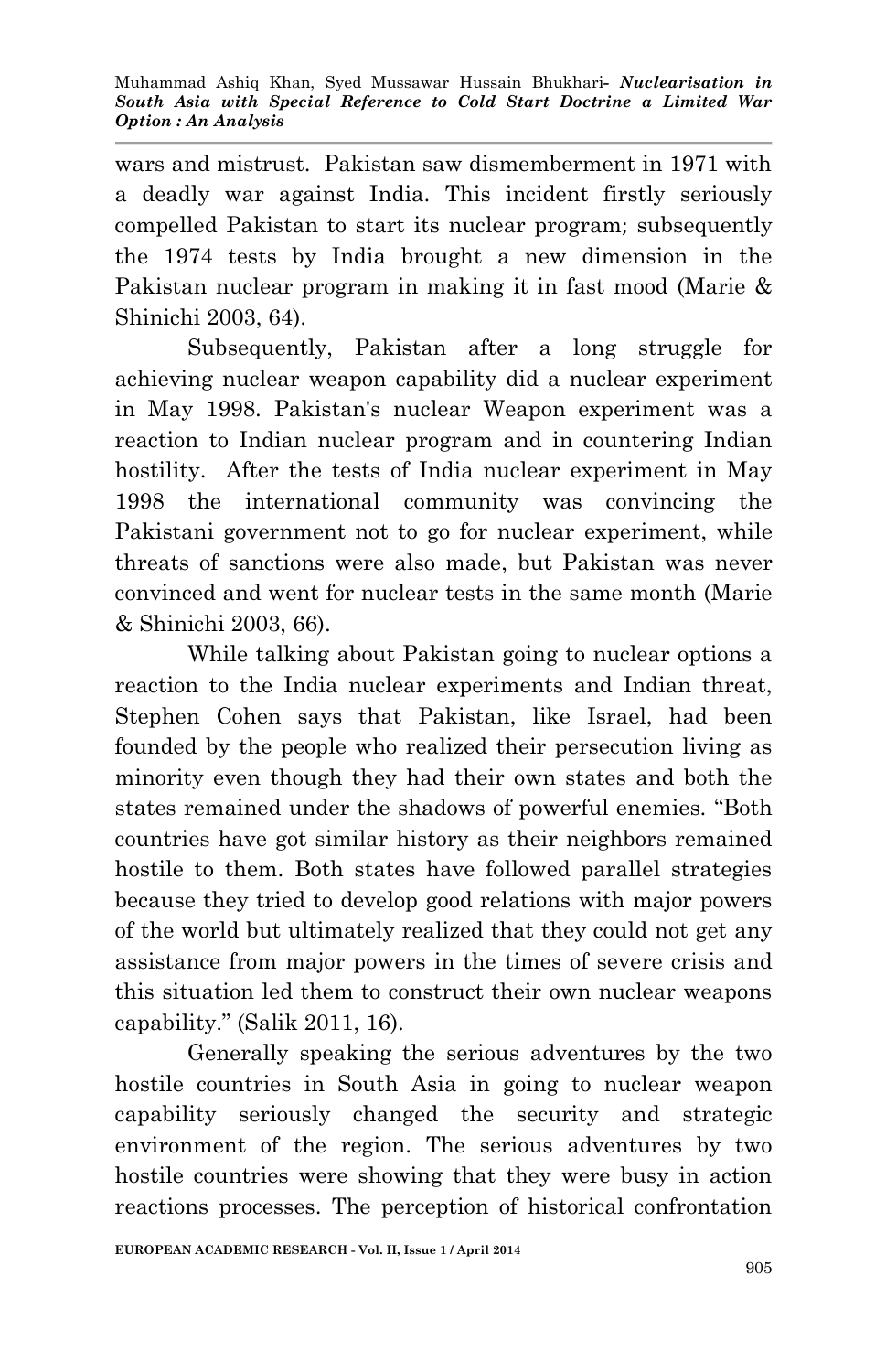which lasted between Hindus and Muslims was still working during these ventures by Pakistan and India. Nuclearisation in South Asia seriously changed the security concern in the region. The nuclearisation in South Asia brought a new shift in South Asia in bringing a new security paradigm.

## **Literature Review**

From the very outset after the divisions of United India in 1947, Indian government is spending its energies in doing nuclear development. (Jauhari 2013, 43) The Chinese nuclear experiment in 1964 was a main factor in Indian government to have experiment of an underground nuclear experiment. (Hussain 2006, 120) The domestic environment of Indian politics and some technical factors affected the Indian government in going for nuclear experiment. Some segments including politicians of northern India having the bad history of 1962 was against China and scientists were trying to convince the government of India to respond to Chinese experiment. But unlike such thinking, the thinking of Gandhi non-violence and Nehru international cooperation stopped the Indian government in going to nuclear experiment in answering Chinese nuclear experiment in 1964. Having the logic that not going to nuclear experiment would be clear superiority of the international image of India as compared to China. In 1968 NPT gave China a nuclear weapon state status. In such scenario India went for security assurance from the two super powers of the cold war that is USSR and US in a case of Chinese nuclear aggression but India remained unfortunate as her proposal was rejected. India responded that India would not be a part of NPT. (Marie & Shinichi 2003, 59-64).

Subsequently in 1974, in the month of May, the Indian government went for nuclear experiment in Pokhran while advocating the nuclear experiment done for peaceful purposes naming it as "peaceful nuclear experiment". (Khalid 2012, 316)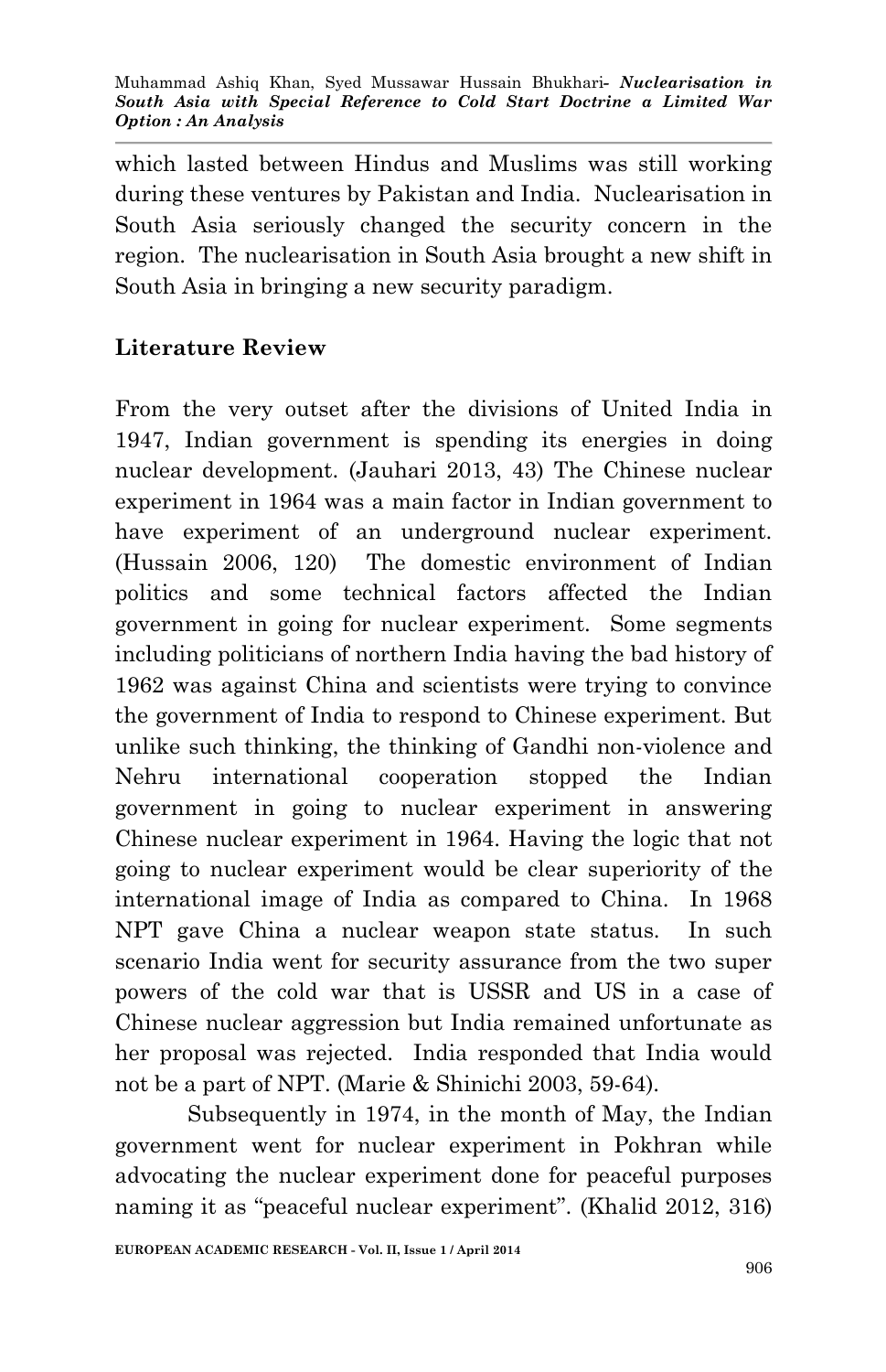This very serious adventure taken by India government gave a serious dimension to security concerns in the South Asia. In this case Pakistan was the number one victim as Pakistan was disintegrated in 1971 with a deadly war with India. Pakistan's government perceived this serious adventure as a serious threat to Pakistan integrity. The situation demands a rational response from the Pakistani side. Zulfiqar Ali Bhutto called the nuclear experiment a "Grand strategy to intimidate Pakistan" (Khan 2005).

Zulfiqar Ali Bhutto held a meeting of committee of the cabinet in June 1974 which aimed at starting nuclear weapons program, knowing the fact that peaceful nuclear experiment disturbed the security environment in South Asia. (Salik 2011, 11). In a letter from 6th June 1974, Zulfiqar Ali Bhutto, while reminding the Pakistan and India relations since division of United India, described that Pakistan had reason for exclusive apprehension because no two among the five nuclear weapon states had been mixed up in the kind of conflict and unsettled disputes which spoiled the relationships between Pakistan and India (Salik 2011, 12).

An Indian nuclear test that is peaceful nuclear explosion in 1974 was a serious shift in security concerns. While matching the situation and countering the challenge of strategic balance Pakistan responded in right course. Pakistan proposed an idea in front of the United Nations General Assembly in August 1974 to declare South Asia as a nuclear weapons free zone. This idea was accepted by a huge majority of the votes of different countries but India opposed and ruthlessly rejected. Bhutto was continuing a threefold strategy to accommodate with the situation. Firstly, he gave a formal procession to his nuclear establishment to continue a nuclear weapons program. He was busy in taking nuclear guarantee from the major powers of the world. Secondly, by taking an aggressive stance he made it clear to India and the International community that nuclear program was the need of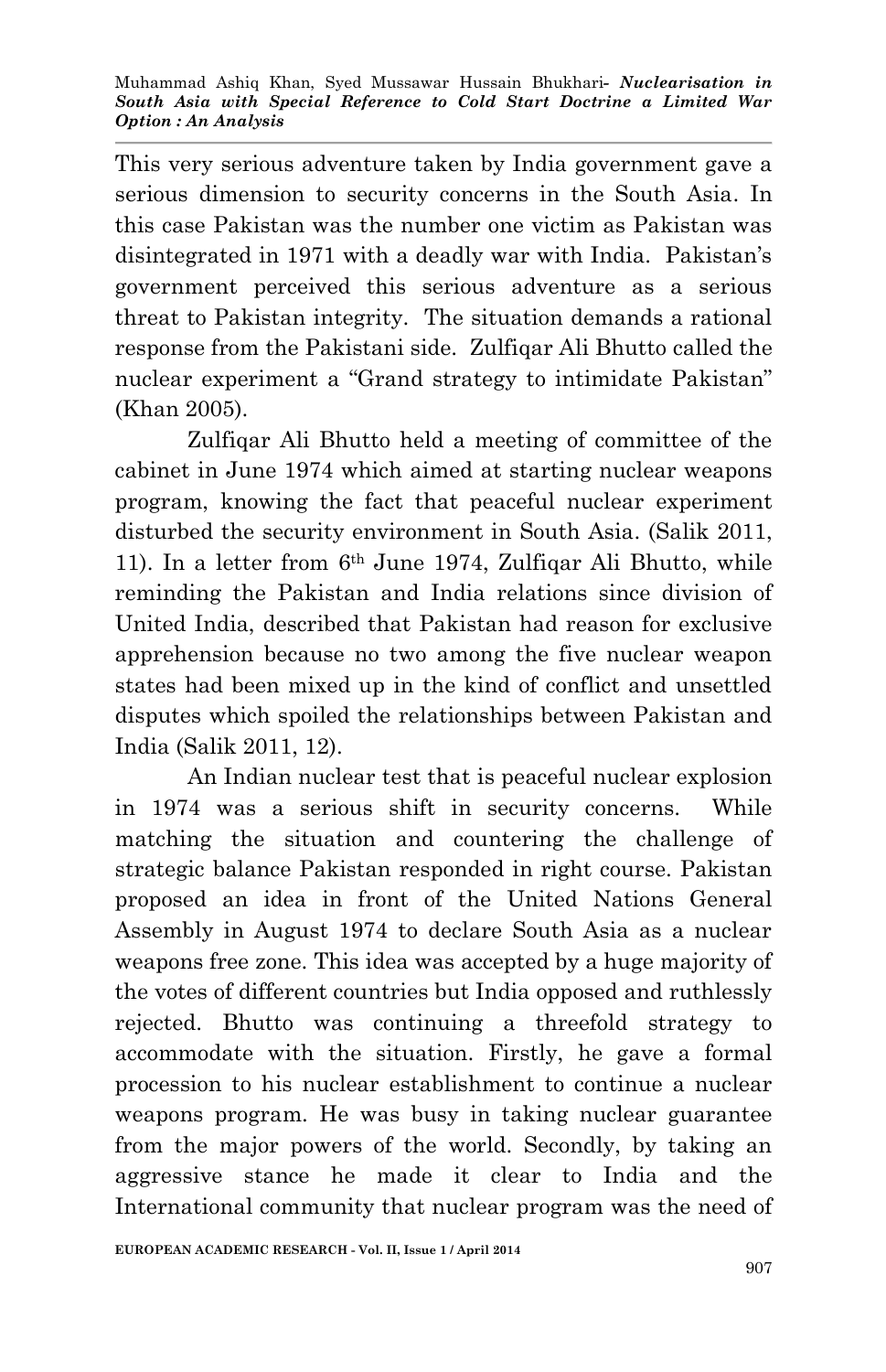the hour for Pakistan. In addition the nuclear programme was indispensable for Pakistan. Thirdly, India was making advancement in its nuclear establishment program and it was necessary for Pakistan to gain some progress in nuclear weapons capability to make balance in the region. He proposed the NWFZ to pressurize India against its advancement in its nuclear program so that Pakistan could take time to advance its nuclear weapon capability program. (Salik 2011, 13).

It is a strong fact that it was the nuclear programme on which no single regime of Pakistan's Government was ready to compromise in achieving nuclear Weapon Capability. Subsequently the Bahartiya Janata Party, after coming in office, had nuclear experiments in May 1998. In this regard India became nuclear weapon state and the ambiguity about nuclear weapon capability was abolished. Soon after the nuclear experiments, Atal Behari Vajpae wrote to Clinton that it was China which was trouble for India saying that India has a strong nuclear power on its borders and the same state took an aggressive adventure against India in 1962 (Marie & Shinichi 2003, 63).

This logic that China was the main threat was criticized. At length Indian government reversed this speculation that China was the main threat, as the nuclear missile technology sent by China to Pakistan disturbed the security situation (Marie & Shinichi 2003, 63).

The nuclear weapon experiment of India in May 1998 compelled Pakistan to answer in the same course; therefore Pakistan did the same in doing nuclear tests in the same month and it became a nuclear weapon state on the globe. Rightly after discussing the historical overview of Pakistan- India's mentality in acquiring Nuclear weapon capability, it is the time to discuss Cold Start Doctrine a Limited War with its all dimensions and considerations in Strategic Posture of Nuclearised South Asia.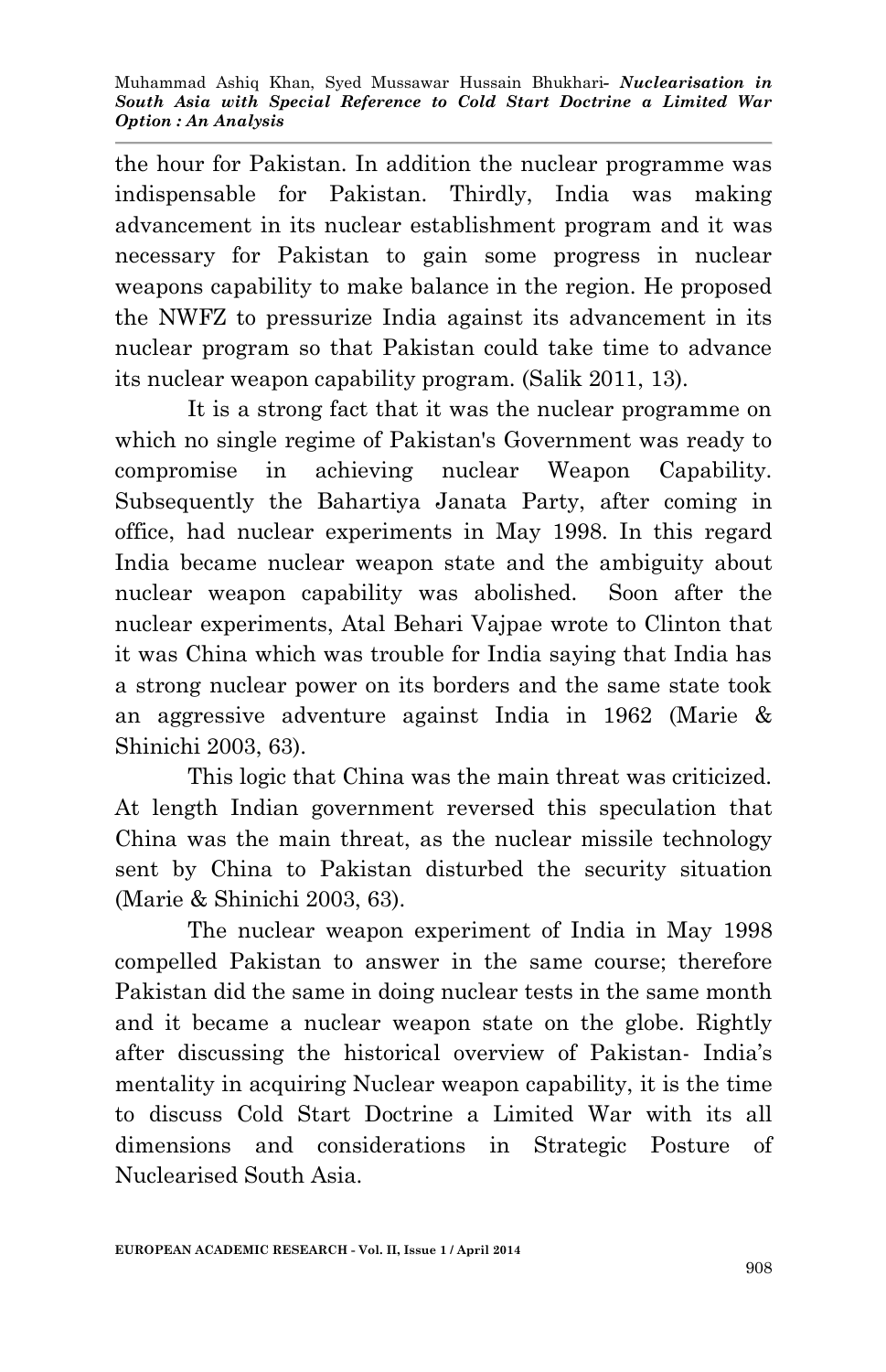## **Cold Start a Limited War: An Analysis**

In April 2004 the Indian military came with new limited war strategy that is 'Cold Start Doctrine'. Indian military thought that the 'cold start doctrine' would guarantee quick mobility for Indian military in answering any challenge in the 'proxy war' of Kashmir sponsored by Pakistan. The cold start doctrine is fundamentally a change in the Indian military's old 'defensive orientation', which it had before (Ladwing III 2008, 158).

Conducting their nuclear tests in May 1998 both Pakistan and India came with their nuclear doctrines: Pakistan by perceiving India as a number one threat since 1947 called the 'nuclear doctrine' as India specific to counter Indian threat, while Pakistan's nuclear capability is for 'deterrence' in safeguarding its sovereignty and its integrity in any aggression. Unlike Pakistan, India's nuclear doctrine has offensive designs, while miscalculating the security environment of nuclearised South Asia. The Indian side advocated 'Limited war' under nuclear umbrella. In addition Indian Limited war is a war under nuclear umbrella with outing allowing the nuclear escalation in nuclearised South Asia. Generally speaking limited war strategy in nuclearised South Asia is a challenging task. Indian limited war strategy in nuclearised South Asia makes no sense by many as in nuclearized South Asia there is a possibility of nuclear escalation (Khan 2005, 1).

While discussing the limited war in South Asian context it is necessary to define it for better understanding. Limited war is that both the sides use limited weapons and restrict them to use nuclear weapons. In the war, the limited weapons are used against the enemy on selected targets (Holdorf 2012, 138). Osgood defined limited war as the war that has limited political objectives. (Holdorf 2012, 138).

In addition, according to Osgood, there are seven classes of possible restrictions, man power, geographical area, weapons, duration and intensity, target, number of fighters (Holdorf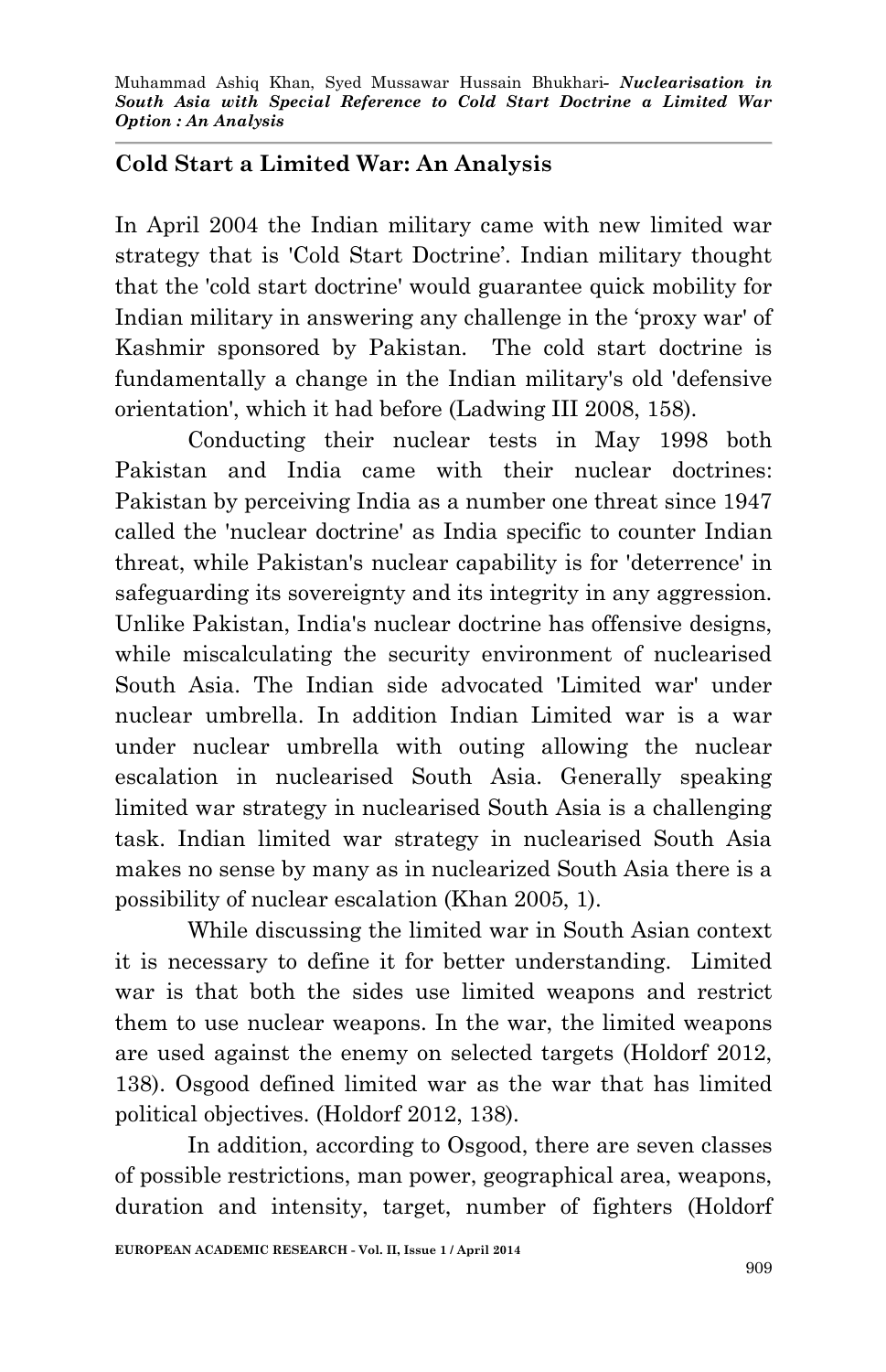Muhammad Ashiq Khan, Syed Mussawar Hussain Bhukhari*- Nuclearisation in South Asia with Special Reference to Cold Start Doctrine a Limited War Option : An Analysis*

#### 2012, 139).

In the above it is difficult to think about the limitations of war without the presence of these three factors: geographical area, weapons, and target, which have great importance in this context (Holdorf 2012, 139).

Cold Start doctrine is a limited war strategy of Indian military for limited political objective in less time. The goal of Cold Start Strategy is to have the capacity to retaliate conventional attacks against Pakistan. These attacks will damage the Pakistan army before any foreign interference for help and forcing Islamabad to such narrow extent that it could not lead the fight up to nuclear level (Ladwing III 2008, 164).

According to Sannia, India prepared Cold Start as a limited warfare under nuclear shadow. According to Indian Military Cold Start strategy for nuclear neighbors, China and Pakistan represent a challenging adventure which needs advanced conventional war fighting military capabilities. Indian CSD is basing on NATO comes as you are war style, but in reality there is a clear difference between Indian military and NATO forces military capabilities. (Abdullah 2012, 18)

The limited war approach in nuclearized South Asia has critical consequences. According to Schaffer, in the strategic environment of nuclear South Asia India limited war option is irrational, which makes no sense. In Pak-India equation it is not possible to be limited in weapons, geography and political objectives while doing warfare. Pakistan may not consider limited war as limited which is perceived as limited by the Indian side. (Abdullah 2012, 19).

Indian activities in Post 9/11 showed that India was projecting Pakistan as a Terrorism hub. Interestingly without acknowledging the fact that Pakistan itself was the worst victim of terrorism. India advanced its Strategic motives using compellence in pressurizing Pakistan without understanding the regional dynamics. Pakistan's Chief of Army Staff, Ashfaq Kayani said the Indian military objective under nuclear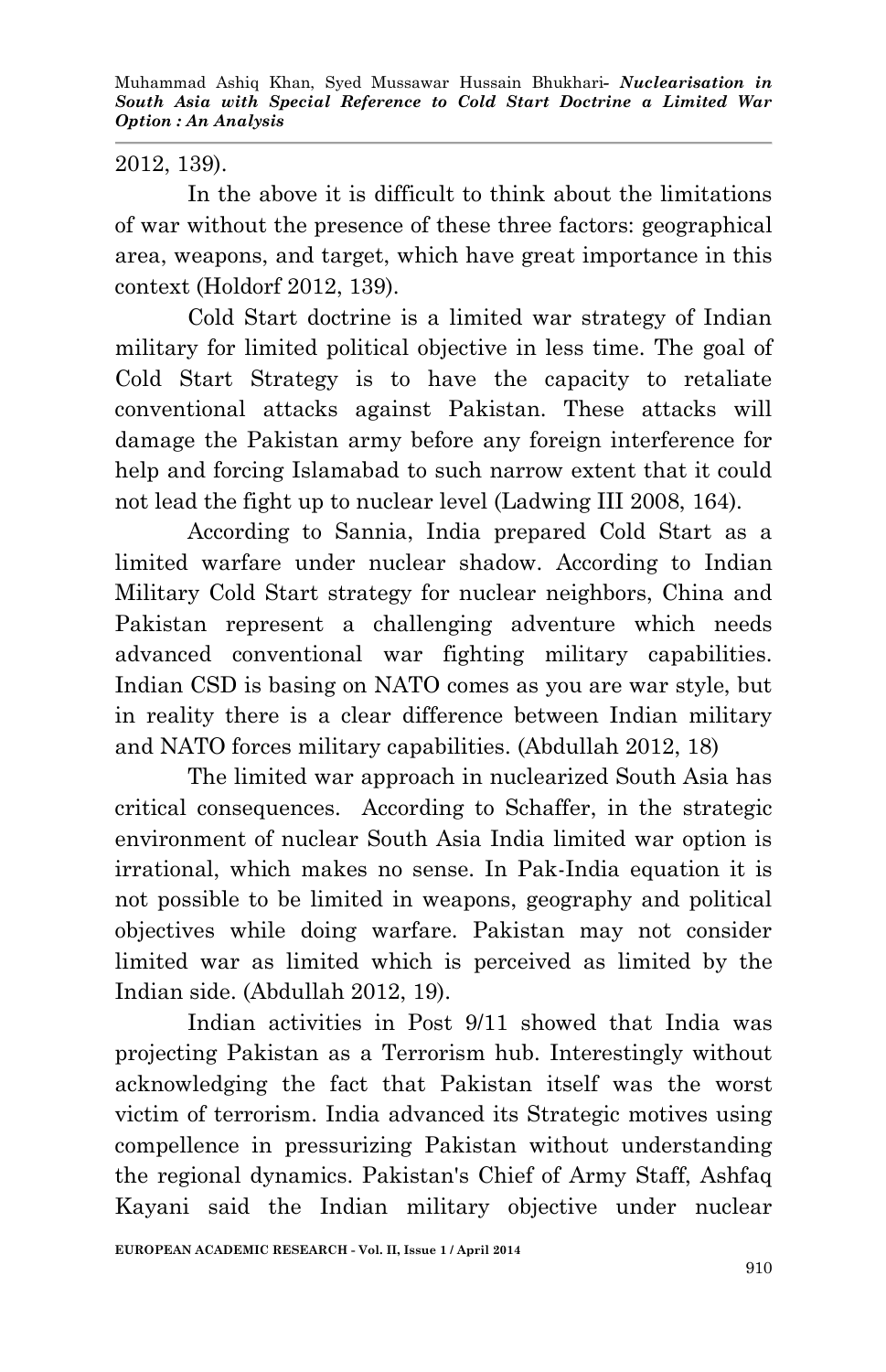umbrella is a serious adventure which has severe and uncontrollable consequences and undesired results. (Abdullah 2012, 19).

Cold start strategy is a limited war strategy of India in nuclearized South Asia. So, it is important to examine to what extent it is feasible under nuclear umbrella. Unlike the strategic environment of cold war the strategic environment of South Asia is a different one. It is evident by studying cold war that under the stability or instability contradiction, a very small probability of sub nuclear clash strengthening to the nuclear entrance facilitates low level aggression. Making low level aggression more likely, the improbability of nuclear escalation reduces nuclear weapons ability to discourage conservative conflicts. The Soviets, the potentially revisionist power in cold war Europe and that low likelihood of nuclear escalation encouraged Soviet aggression because they were conservatively stronger than NATO. The conventionally stronger Soviet Union could have defeated NATO and apprehended West European territory without fear of setting off a nuclear conflict, that is why, the US nuclear acceleration was very unlikely. It would have been unlikely to succeed over the coalition in severely predictable conflict and a low likelihood of nuclear acceleration would not have confident belligerent Soviet behavior if the Soviet Union had been unadventurously weak comparative to NATO. (Kapur 2005, 134-135).

While comparing South Asia strategic environment with cold war strategic environment it is obvious that there is a clear difference between them. According to Paul the hazards are reserved in current South Asia due to the strategic conditions which accelerated cold war stability or instability. Pakistan, which is a revisionist state in Indo-Pak conflict, is a weaker country*.* The stable nuclear environment would undermine the nuclear escalation of Pakistan. It would make Pakistan weaker as compared to India and it would be dangerous for Pakistan. (Kapur 2005, 135).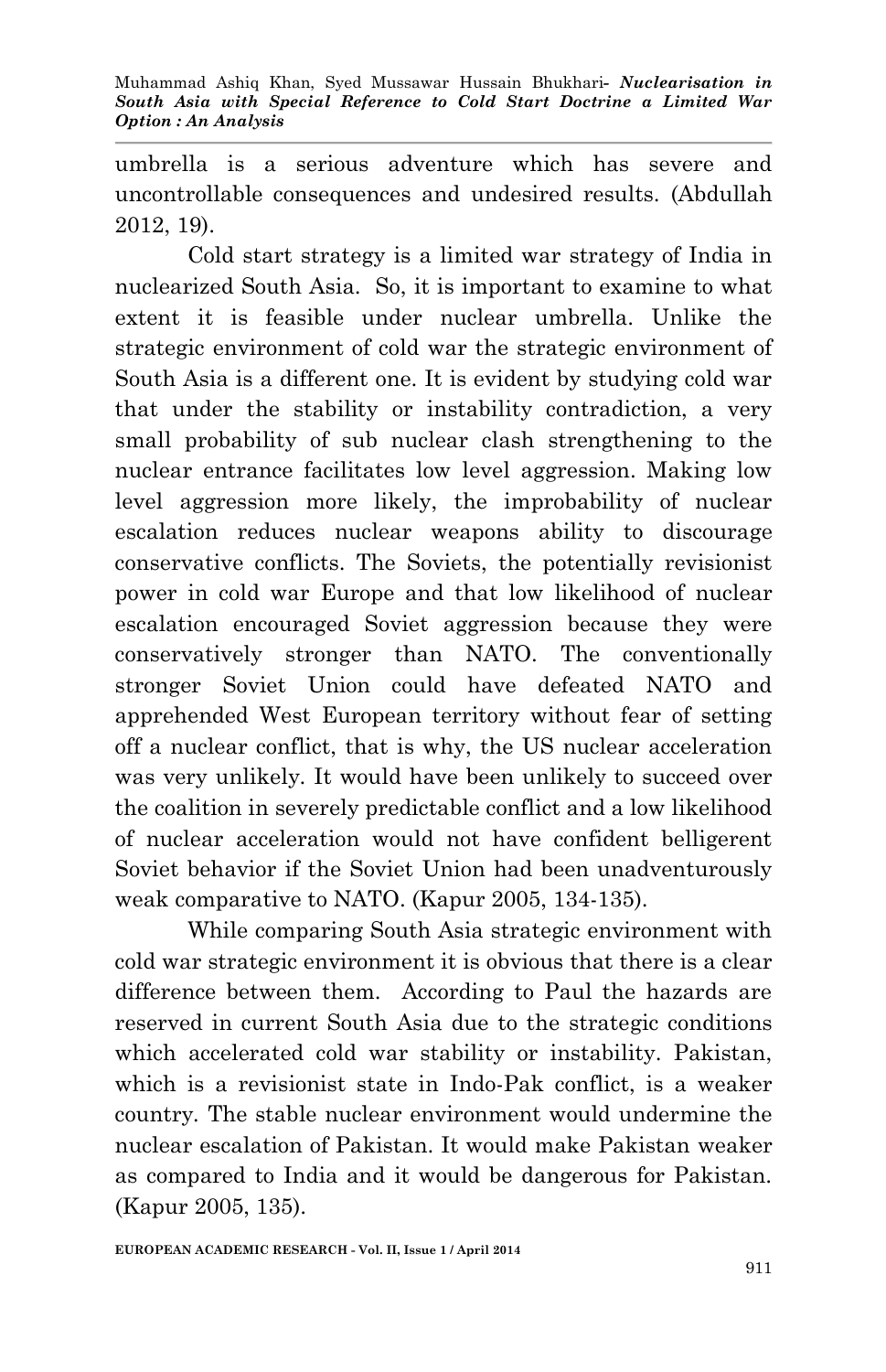Muhammad Ashiq Khan, Syed Mussawar Hussain Bhukhari*- Nuclearisation in South Asia with Special Reference to Cold Start Doctrine a Limited War Option : An Analysis*

It is important to know that nuclear doctrines of Pakistan and India can impact on limited warfare. India is of the view that it had 'no first use' option of nuclear doctrine. Pakistani side dismissed the Indian approach of no-first use as "a cost-free exercise in sanctimonious propaganda. Renunciation only of the first use of nuclear weapons seems like a subterfuge to camouflage the intention to resort to the first use of conventional weapons" (Ragavan 2001, 12).

Pakistani officials are clear on the use of nuclear weapons in a situation that would force Pakistan to use its nuclear weapons when the enemy would have occupied a large territory or important junctions of Pakistan (Ragavan 2001, 12).

In testing the limited war option in nuclearised South Asia it is very important to check the mentality of the Pakistani side. According to a senior military expert of Pakistan, if the situation is made more aggravated by India through military attack or breaching its defense, Pakistan would be left with no other option than to use nuclear weapons to save its territory and defense. Pakistan will have to spoil India's power of men and arms by the use of nuclear weapons (Ragavan 2001, 12).

According to another political analyst of Pakistan, Pakistan should go for a one-rung escalation ladder joined in firmly with a highly unified state- of -the- art- tactical conventional military. In this way, it should get complicated conservative technology at the strategic theatre level while sustaining a stance of one-rung escalation in case of all-out strategic war. It has become necessary that Pakistan requires spatial intensity and in a conventional war it should not waste its resources (Ragavan 2001, 12)

There is a strong possibility that limited war may become unlimited and uncontrollable in nuclearized South Asia. Raghvan described four points in which a limited war can become unlimited going toward nuclear escalation in nuclearized South Asia. First the political and military aims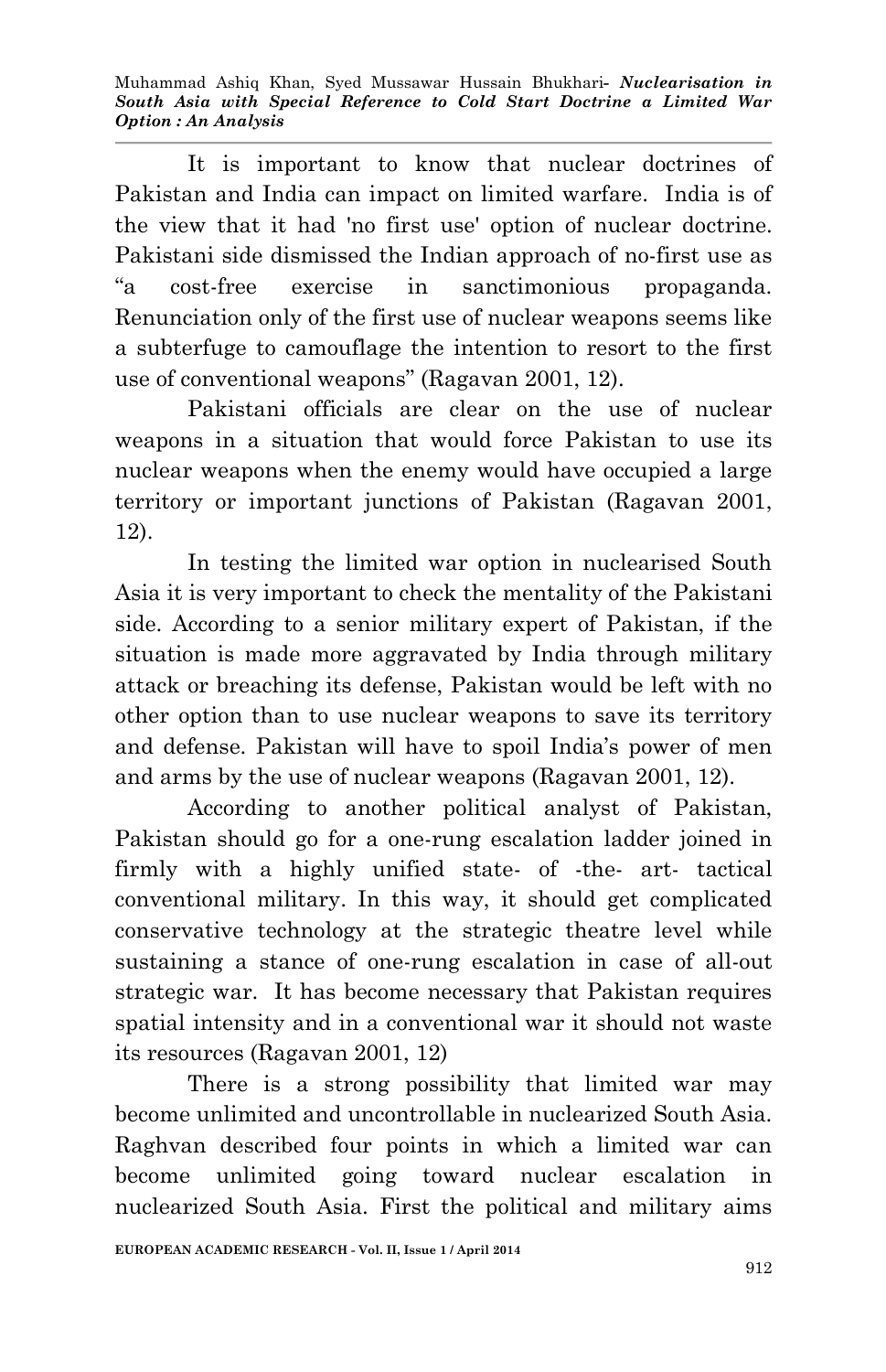which are considered limited by India may be thought unacceptable and limitless for Pakistan. Pakistan thinks that it should use its nuclear weapons in extremely worse military situations imposed by India. The depth of this situation will remain the same for both India and Pakistan. The command of Pakistani nuclear weapons is always in the hands of military so it can be thought that the chances of exploding a nuclear weapon from the side of Pakistan are much likely to happen. It is observed that there is always a danger of second strike of nuclear weapon from either country, which will make the situation worse and aggravated. This has been observed by the consistent threats and warnings from both countries. If India reviews its operational policy of nuclear weapons, it will encourage Pakistan to get more resources for nuclear weapons (Aneja 2002).

According to Raghvan, it is true that India would like to capture a large territory of Pakistan in the earliest of any war before any other military adventure and this will instigate Pakistan to use nuclear weapons in no more time to explode nuclear weapons (Aneja 2002).

Limited war option as advocated by Indian side has some problems which must be highlighted. According to Chari, if the assets of Pakistan are at stake in any military campaign against India, it will be difficult for Pakistan to keep the war non-nuclear and limited. It must be kept in view which policy will be opted by India in such situation. The objectives of India cannot be modest as it would not provide any political stance. The situation would be out of control if the concerns of India are too high. This is point to ponder for everyone if the military leaders will show responsibility during the war times (Chari 2002). Chari further concluded that in nuclearised South Asia any effort for limited warfare is foolish and irrational in all aspects (Chari 2002).

According to Walter, the main reservation about Limited warfare in Nuclear South Asia is that a Limited war may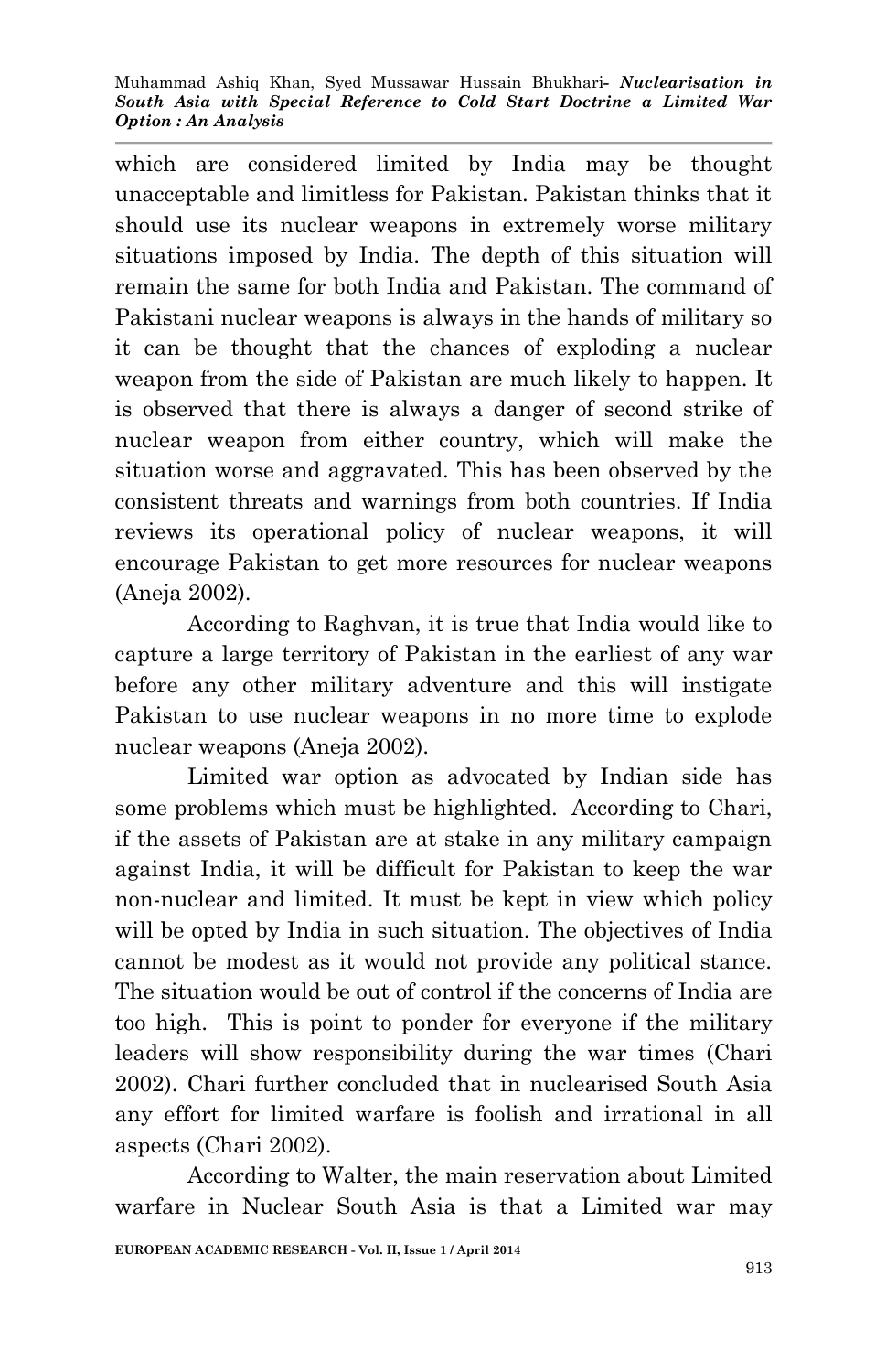convert into unlimited destruction. In addition, cry for Limited war in nuclear South Asia is a futile exercise. (Ladwing III 2008, 169).

In addition Walter also described that in nuclearised South Asia it is always a threat that any sort of limited war would lead to the explosion of nuclear weapons due to many reasons because there are many factors which are not under the control of policy makers and military leaders who start the conflict. India's strange national security policy, long history of aggressions and weak intelligence suggest that the Cold Start will be extremely risky for the peace of South Asia. (Ladwing III 2008, 158-159).

Discussing the limited war approach in South Asian case, Khurshid Khan described that the conflict between India and Pakistan is likely to happen because of poor intelligence, weak national security policy and small conflicts. Analyzing the present condition of the two armies he further says that India cannot achieve its goals by imposing small conflicts on Pakistan which could lead to the nuclear escalation. Pakistan can never think to lose its strategically important areas under any circumstances. That is why the army of Pakistan will fight with full zeal and zest to suppress Indian army at its position. (Khan 2005, 1-2).

In addition Khurshid Khan described that India military's exaggeration of its capability is a challenging task in nuclearised South Asia. Indian side is comparing itself with the American one, as America is busy in Iraq and Afghanistan that is targeting militants in Iraq and Afghanistan. It is necessary to know that India is not as strong as America in the same line as Pakistan is not like Afghanistan. (Khan 2005, 2).

# **Conclusion**

In concluding all the above discussion it is evident that Indian limited war strategy of 'Cold start' is a dangerous venture of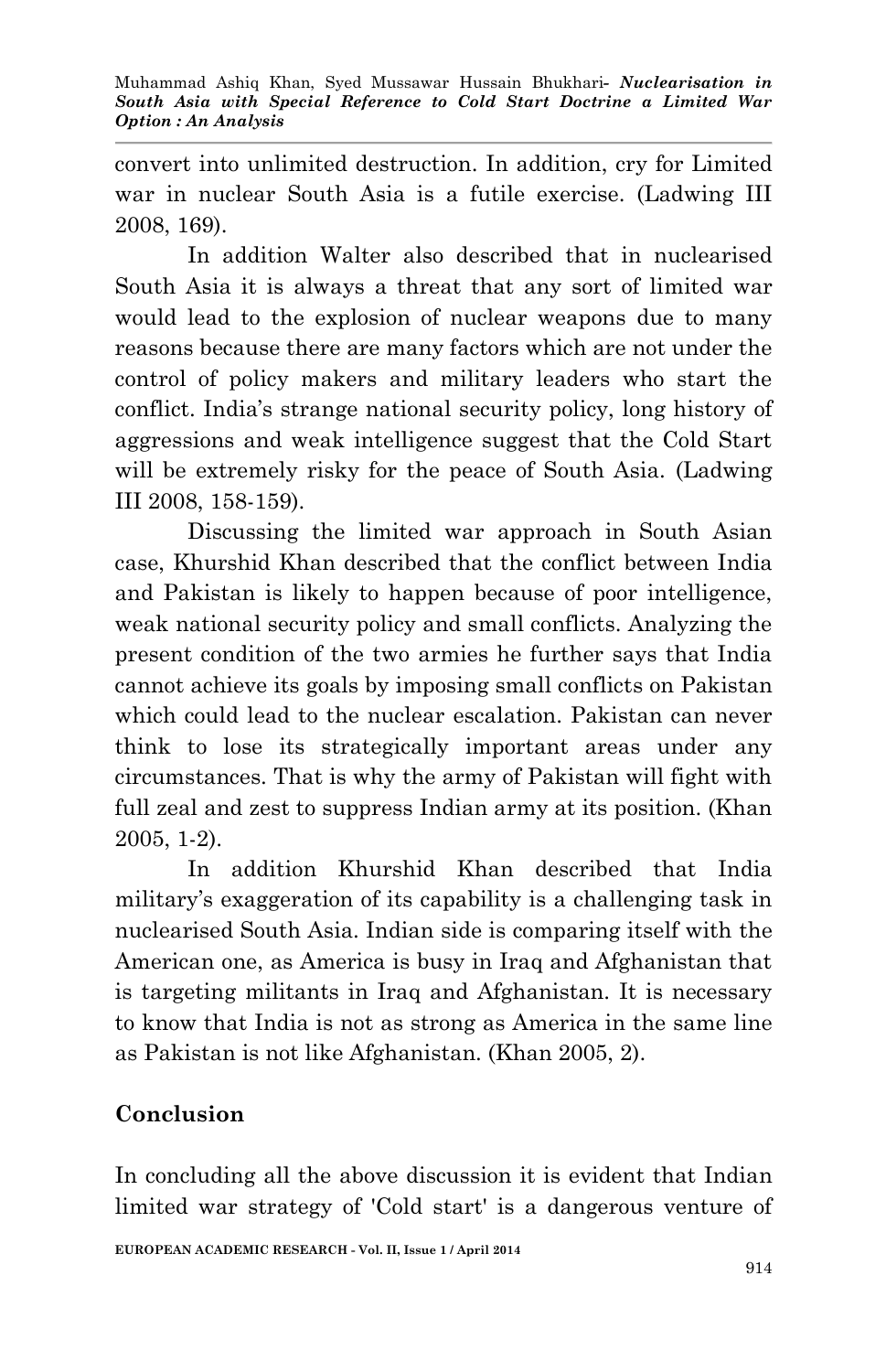Muhammad Ashiq Khan, Syed Mussawar Hussain Bhukhari*- Nuclearisation in South Asia with Special Reference to Cold Start Doctrine a Limited War Option : An Analysis*

Indian military in the strategic environment of nuclearized South Asia, in which Pakistan is much weaker than India in conventional warfare. In addition a limited war strategy may bring the two neighbors to the brink of nuclear escalation in nuclear South Asia. As nuclearisation in South Asia is a new Security paradigm, it is the need of the time to understand that Limited War option is a challenging for Pakistan and India's peace and tranquility. The nuclearisation in South Asia came as a new shift in the security environment of South Asia. It needs new security paradigm; the old policy orientation would be reversed by the new policy considerations in South Asia. A new security paradigm demands new thinking in defense and foreign policy formulation.

### **BIBLIOGRAPHY:**

Aneja, A. 2002. www.hindu.com/ 2002/03/26/stories/2002032601981200.htm. Retrieved March, Friday, 2012, from www.hindu.com/ 2002/03/26/stories/2002032601981200.htm.

Abdullah, S. 2012. "Cold Start in Strategic Calculus." *IPRI* 1- 27.

Chari, R. 2002). www.ipcs.org/.../nuclear/limited-war-againstthe-nuclear-backdrop-768.html. Retrieved March Friday, 2012, from www.ipcs.org/.../nuclear/limited-war-againstthe-nuclear-backdrop-768.html.

- Holdorf, M. (n.d.). csis.org/files/publication/110916\_Holdorf.pdf. Retrieved March Friday, 2012, from csis.org/files/publication/110916\_Holdorf.pdf.
- Hussain, J. 2012. www.nation.com.pk>columns. Retrieved March Friday, 2012, from www.nation.com.pk>columns.
- Jauhari, A. 2013. "India-Pakistan Relations: International Implications." *Asian Social Science* 42-51.

Khalid, I. 2012. "Nuclear Doctrine: Ramifications for South